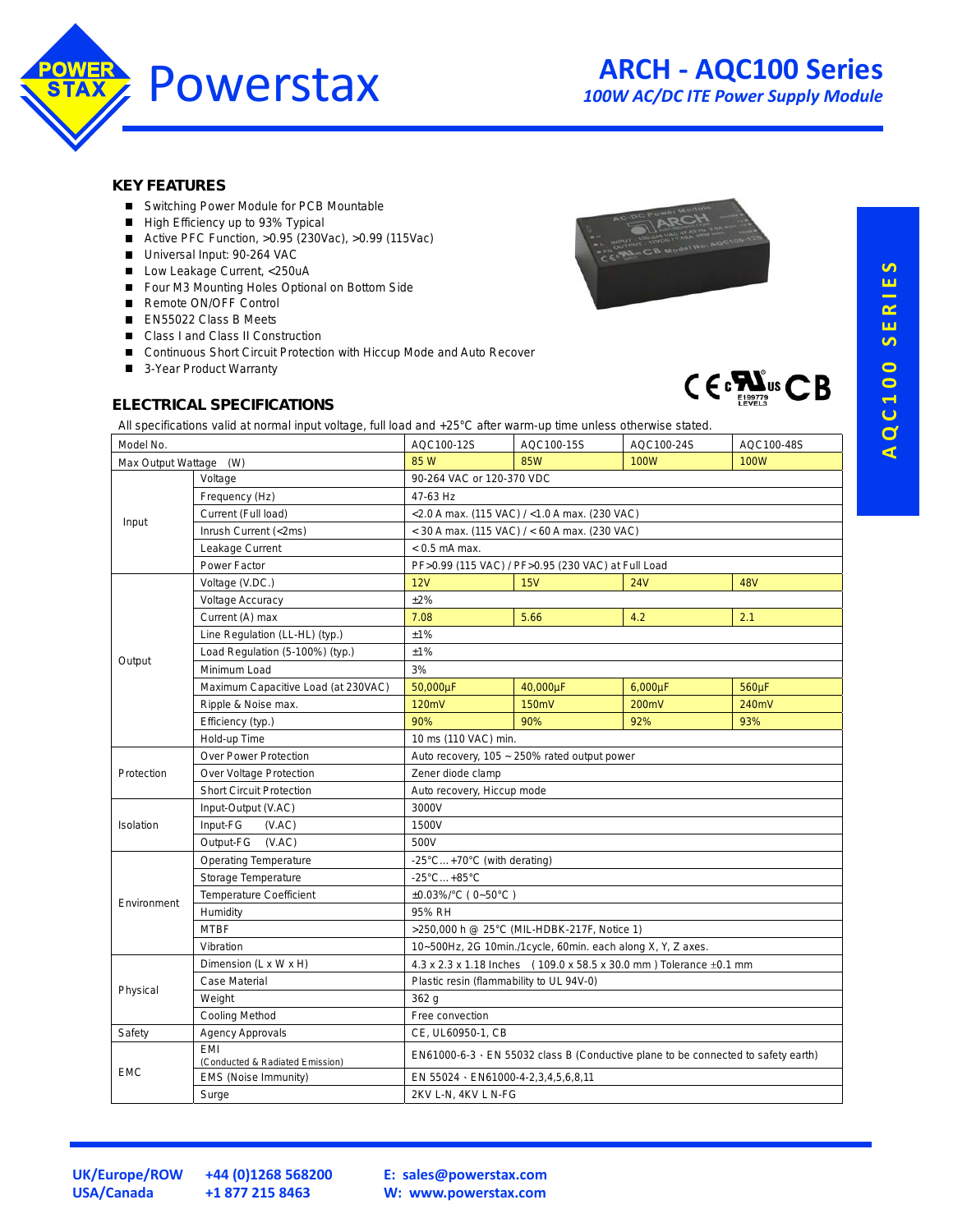

## **NOTE**

- 1. Ripple & Noise are measured at 20MHz of bandwidth with 0.1uF & 47uF parallel capacitor.
- 2. Hold-up Time measured at 90% Vout.
- 3. It's necessary Varistor 14S471K at L / N input side in parallel.
- 4. It's necessary 10R / 15 $\varphi$  thermistor at L input side in series connection.
- 5. The minimum load increases by 0.16% for every drop of one degree of temperature(at input=90~219Vac)
- 6. Please refer to our PDF file "AC-DC Application" on our website: www.archcorp.com.tw

### **MECHANICAL DIMENSION ( Top View )**



| PIN#           | Φ                          | Single    |  |  |  |  |  |
|----------------|----------------------------|-----------|--|--|--|--|--|
| 1              | $1.2 + 0.1%$ mm            | AC IN(N)  |  |  |  |  |  |
| $\overline{2}$ | $1.2 + 0.1%$ mm            | AC IN (L) |  |  |  |  |  |
| 3              | $1.2 + 0.1%$ mm            | FG        |  |  |  |  |  |
| 4              | 1.2±0.1%mm                 | ON / OFF  |  |  |  |  |  |
|                | (Provide +5Vdc Controlled) |           |  |  |  |  |  |
| 5              | 1.8 <sup>+</sup> 0.1%mm    | +DC OUT   |  |  |  |  |  |
| 6              | 1.8±0.1%mm                 | -DC OUT   |  |  |  |  |  |
| 7              | 1.2±0.1%mm                 | Trim      |  |  |  |  |  |
|                |                            |           |  |  |  |  |  |

Please reserve the pin 4 hole on PCB.

If the remote on/off function is not required, please connect the pin 4 circuit layout with pin6, or keep pin





**A Q C 1 0 0 S E R I E S**

**USA/Canada +1 877 215 8463**

**UK/Europe/ROW +44 (0)1268 568200**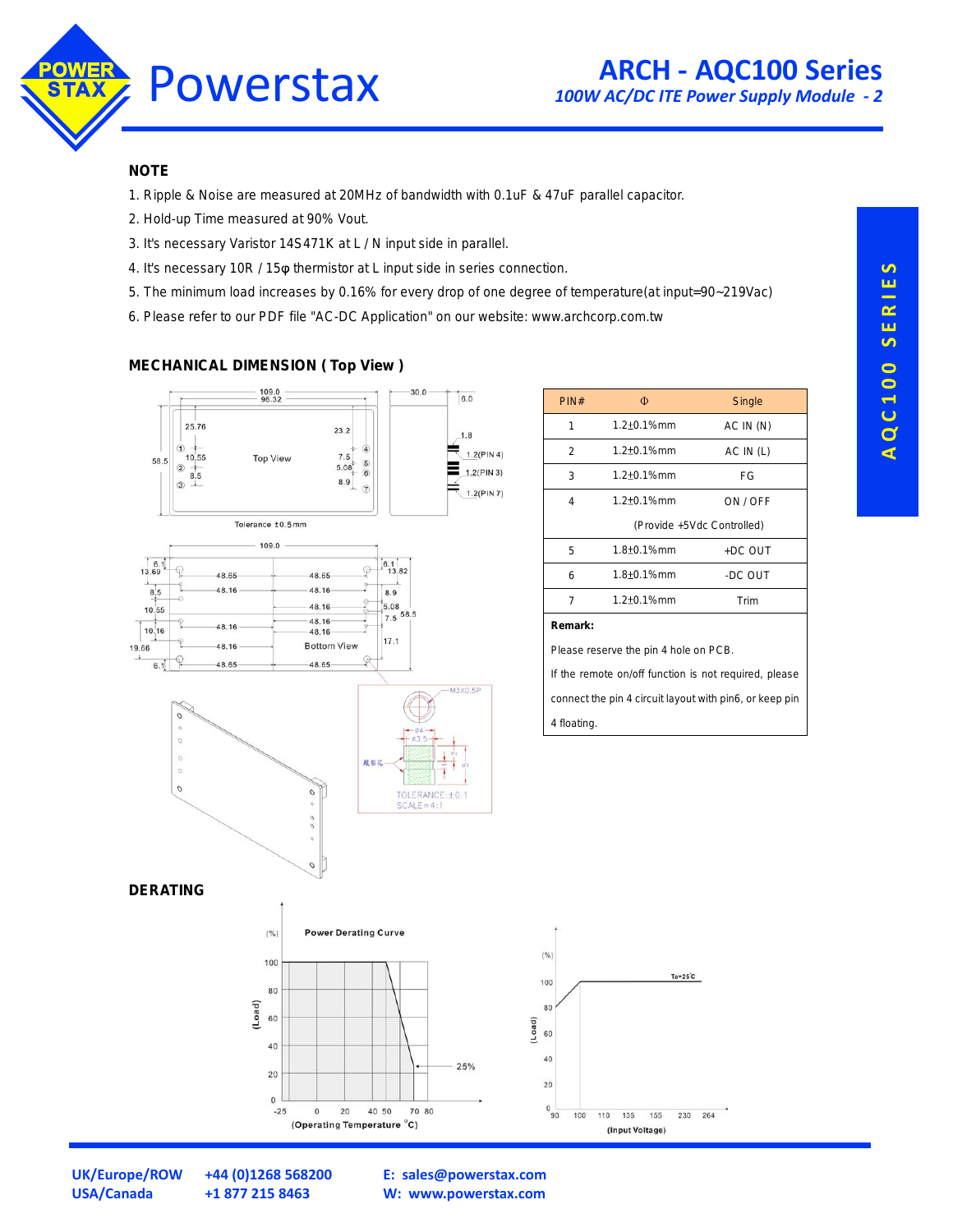

# **ARCH - AQC100 Series**

*100W AC/DC ITE Power Supply Module - 3*

## **BLOCK DIAGRAM**





## **EFFICIENCY VERSUS LOAD**



**UK/Europe/ROW +44 (0)1268 568200 USA/Canada +1 877 215 8463**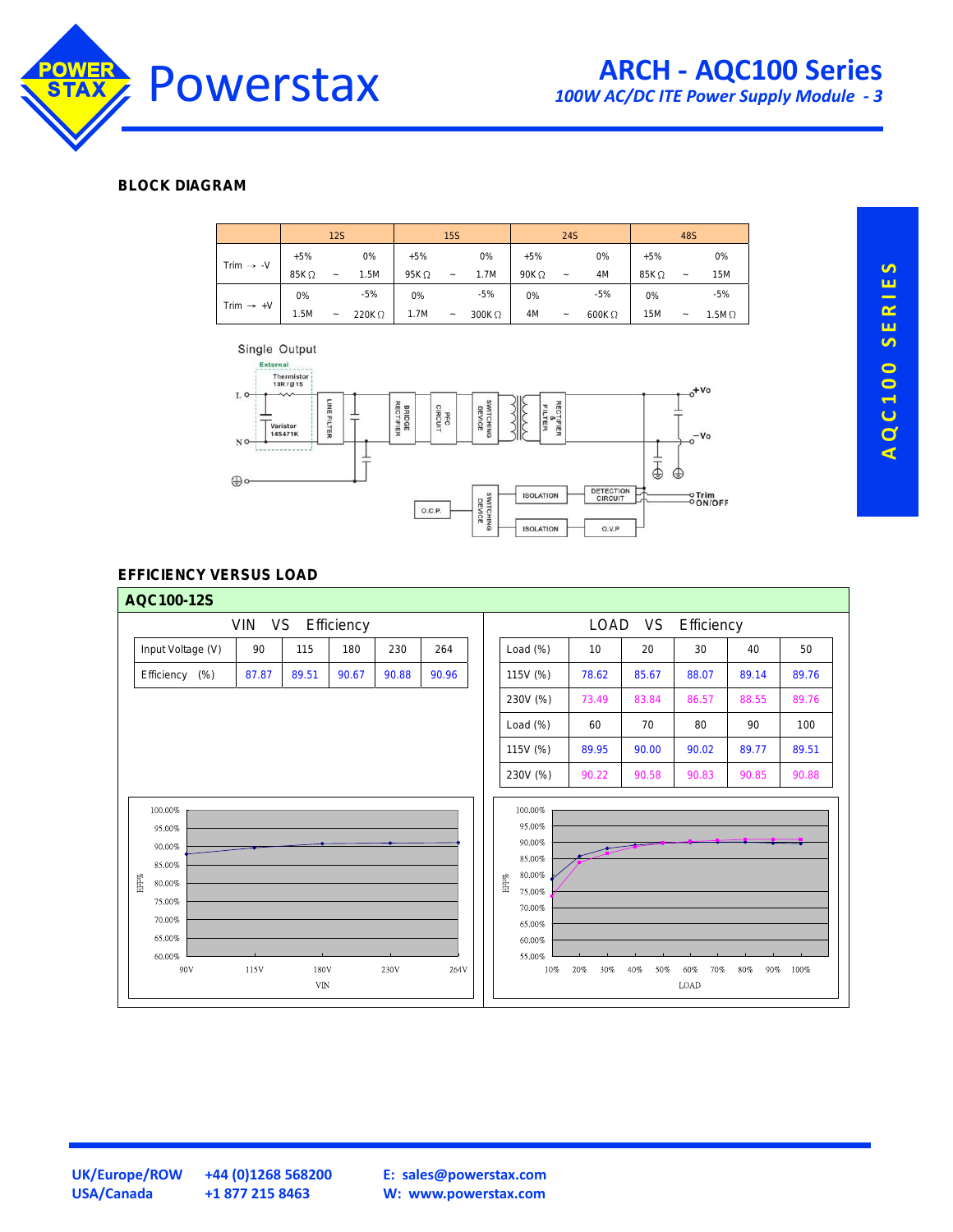

# **ARCH - AQC100 Series**

*100W AC/DC ITE Power Supply Module - 4*

## **EFFICIENCY VERSUS LOAD**



|             | AQC100-24S                                                                                     |       |                     |       |       |       |                       |                                                                                                          |            |            |                    |            |       |
|-------------|------------------------------------------------------------------------------------------------|-------|---------------------|-------|-------|-------|-----------------------|----------------------------------------------------------------------------------------------------------|------------|------------|--------------------|------------|-------|
|             | VIN VS Efficiency                                                                              |       |                     |       |       |       | LOAD VS<br>Efficiency |                                                                                                          |            |            |                    |            |       |
|             | Input Voltage (V)                                                                              | 90    | 115                 | 180   | 230   | 264   |                       | Load $(\%)$                                                                                              | 10         | 20         | 30                 | 40         | 50    |
|             | Efficiency (%)                                                                                 | 90.45 | 92.45               | 93.62 | 93.35 | 93.26 |                       | 115V (%)                                                                                                 | 80.71      | 87.31      | 90.00              | 91.22      | 92.10 |
|             |                                                                                                |       |                     |       |       |       |                       | 230V (%)                                                                                                 | 73.64      | 84.39      | 88.42              | 90.56      | 91.76 |
|             |                                                                                                |       |                     |       |       |       |                       | Load $(\%)$                                                                                              | 60         | 70         | 80                 | 90         | 100   |
|             |                                                                                                |       |                     |       |       |       |                       | 115V (%)                                                                                                 | 92.41      | 92.51      | 92.53              | 92.47      | 92.45 |
|             |                                                                                                |       |                     |       |       |       |                       | 230V (%)                                                                                                 | 92.54      | 92.97      | 93.28              | 93.52      | 93.35 |
| ${\rm HFG}$ | 100.00%<br>95.00%<br>90.00%<br>85.00%<br>80.00%<br>75.00%<br>70.00%<br>65.00%<br>60.00%<br>90V | 115V  | 180V<br>${\rm VIN}$ |       | 230V  | 264V  | $\mathsf{EFF}\%$      | 100.00%<br>95.00%<br>90.00%<br>85.00%<br>80.00%<br>75.00%<br>70.00%<br>65.00%<br>60.00%<br>55.00%<br>10% | 20%<br>30% | 50%<br>40% | 60%<br>70%<br>LOAD | 80%<br>90% | 100%  |

AQC100 SERIES **A Q C 1 0 0 S E R I E S**

**USA/Canada +1 877 215 8463**

**UK/Europe/ROW +44 (0)1268 568200**